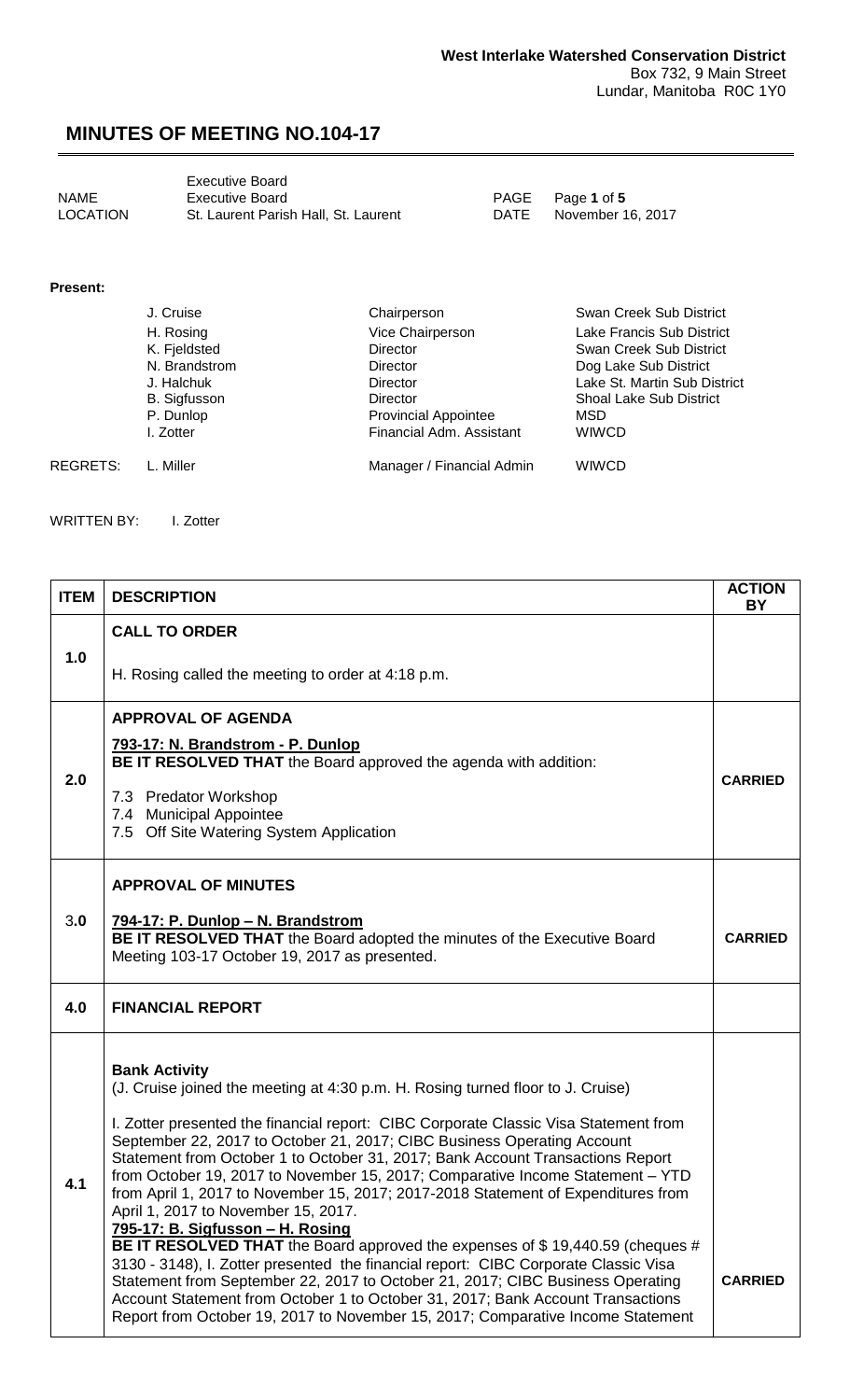<span id="page-1-0"></span>

| <b>NAME</b>     | <b>Executive Board</b><br><b>Executive Board</b><br>Page 2 of 5<br>PAGE                                                                                                                                                                                                                                                        |  |
|-----------------|--------------------------------------------------------------------------------------------------------------------------------------------------------------------------------------------------------------------------------------------------------------------------------------------------------------------------------|--|
| <b>LOCATION</b> | <b>DATE</b><br>November 16, 2017<br>St. Laurent Parish Hall, St. Laurent                                                                                                                                                                                                                                                       |  |
|                 | - YTD from April 1, 2017 to November 15, 2017; 2017-2018 Statement of Expenditures<br>from April 1, 2017 to November 15, 2017.                                                                                                                                                                                                 |  |
| 5.0             | <b>SUB DISTRICT RECOMMENDATIONS</b><br>No recommendations were brought forward at this time                                                                                                                                                                                                                                    |  |
| 6.0             | <b>OLD BUSINESS</b>                                                                                                                                                                                                                                                                                                            |  |
|                 |                                                                                                                                                                                                                                                                                                                                |  |
| 6.1             | Integrated Watershed Management plan (IWMP)<br>No updates were presented at this time.                                                                                                                                                                                                                                         |  |
|                 | <b>Winter Watering System Applications</b>                                                                                                                                                                                                                                                                                     |  |
| 6.2             | Two pending projects from 2016-2017 fiscal year are completed, bills have not been<br>received yet. One applicant withdrew his application for 2017-2018 fiscal year.                                                                                                                                                          |  |
|                 | <b>Copier</b>                                                                                                                                                                                                                                                                                                                  |  |
| 6.3             | All information is obtained from two competing companies - Bridgeport and Ricoh. L.<br>Miller to make a final decision regarding the copier.                                                                                                                                                                                   |  |
|                 | <b>Hatchery Drain</b>                                                                                                                                                                                                                                                                                                          |  |
| 6.4             | Stuff to contact M. Lowdon and to request an update on this project.                                                                                                                                                                                                                                                           |  |
|                 | <b>Well Sealing</b>                                                                                                                                                                                                                                                                                                            |  |
| 6.5             | There is no new information pertaining to the flowing well in question. There are four<br>wells are waiting to be sealed for the total amount of \$3,780.00 New application is<br>submitted. The Board tabled the decision pertaining to new application till January,<br>based on the available funds.                        |  |
|                 | <b>Spawning Shoals</b>                                                                                                                                                                                                                                                                                                         |  |
| 6.6             | Letter from the RM of Woodlands has been received and sent to the contractor. Quote is<br>not submitted at this time.<br>Eastern Spawning Shoals stones are removed and a 100 yard of the ditch is cleaned up.<br>Staff to contact the RM f Woodlands to insure that the work is completed according to<br>their expectations. |  |
| 6.7             | <b>Hourly Remuneration</b>                                                                                                                                                                                                                                                                                                     |  |
|                 | The province sets the rates for mileage, right now the provincial rate is \$ 0.41 per km.<br>However, the Board sets its own remuneration rates. Staff to contact other CD and to<br>collect information pertaining to the remuneration rates among the districts.                                                             |  |
| 6.8             | <b>Riparian Project</b>                                                                                                                                                                                                                                                                                                        |  |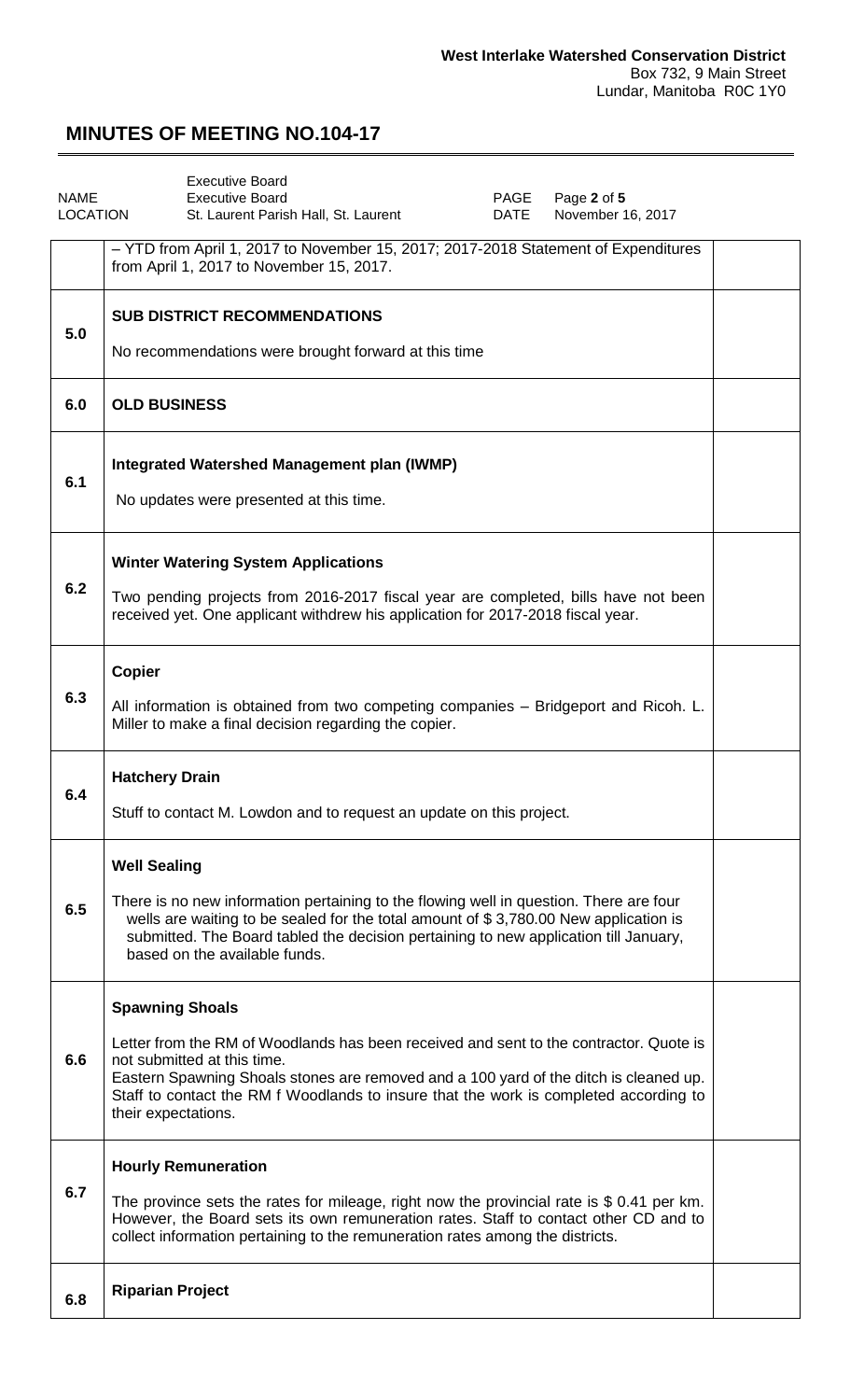<span id="page-2-0"></span>

| <b>NAME</b><br>LOCATION | <b>Executive Board</b><br>PAGE<br><b>Executive Board</b><br>Page 3 of 5<br>St. Laurent Parish Hall, St. Laurent<br>DATE<br>November 16, 2017                                                                                                                                                                                                                                                                                                                                                                                                                                                                                     |                |
|-------------------------|----------------------------------------------------------------------------------------------------------------------------------------------------------------------------------------------------------------------------------------------------------------------------------------------------------------------------------------------------------------------------------------------------------------------------------------------------------------------------------------------------------------------------------------------------------------------------------------------------------------------------------|----------------|
|                         | The Board discussed the application of W. Kehler for the Riparian Management Project.<br>After the discussion, the Board decided that even though the project in question<br>demonstrated beneficial management practices, the application for the Project was<br>submitted after the project was completed. It is the WIWCD Policy and the stipulation<br>outlined<br>under the "Terms and Conditions": "All projects must be approved by the Conservation<br>District prior to construction and / or installation". Staff to send a letter to the applicant<br>with an explanation as to why his application was declined.     |                |
| 7.0                     | <b>NEW BUSINESS</b>                                                                                                                                                                                                                                                                                                                                                                                                                                                                                                                                                                                                              |                |
| 7.1                     | <b>MCDA Convention</b><br>MCDA Conference will take place on December 11-13 in Brandon. The Directors were<br>presented with Agenda and addressed with a question: who would like to attend the<br>convention. The answer must be received by the end of the Annual General Meeting,<br>that will start at 6:30 p.m.                                                                                                                                                                                                                                                                                                             |                |
| 7.2                     | <b>Community Tree Nursery Program</b><br>The Board was updated on the results of Community Tree Nursery Program intake for<br>2017-2018 fiscal year. More than 350 applications were submitted and approximately<br>9000 tree seedlings were ordered.<br>796-17: N. Brandstrom - J. Halchuk<br>BE IT RESOLVED THAT the Board approved to accept all submitted applications.                                                                                                                                                                                                                                                      | <b>CARRIED</b> |
| 7.3                     | <b>Predator Workshop</b><br>Predator Workshop is scheduled to take place in the RM of Armstrong in Inwood on<br>December 2, 2017. The workshop in the RM of West Interlake in Ashern will take place<br>on December 3, 2017.<br>The WIWCD offered to advertise upcoming workshop at 50% cost through Weekly<br>Express.                                                                                                                                                                                                                                                                                                          |                |
| 7.4                     | <b>Municipal Appointee</b><br>It was brought to the attention that some municipalities are forgetting to resubmit their<br>resolutions with appointee to the WIWCD. The Board discussed the issue. After the<br>discussion, the Board decided that at the beginning of October, the staff will send a<br>request to the municipalities to submit a copy of resolution to the WIWCD with the names<br>and contact numbers for their municipal and local appointees.                                                                                                                                                               |                |
| 7.5                     | <b>OFF Site Winter Watering System Application</b><br>The Board discussed Terms and Conditions of the Off Site Winter Watering System<br>Application. Staff to integrate the requirements that installed Off Site Winter Watering<br>System can be powered only by one source of energy: solar / wind or hydro powered.<br>797-17: N. Brandstrom - K. Fjeldsted<br>BE IT RESOLVED THAT the Board approved amendments to the Winter Off-Site<br>Watering System Program Application, where under Terms and Conditions will be<br>outlined that the system can be:<br>a). Solar or Solar / Wind powered<br>or<br>b). Hydro powered | <b>CARRIED</b> |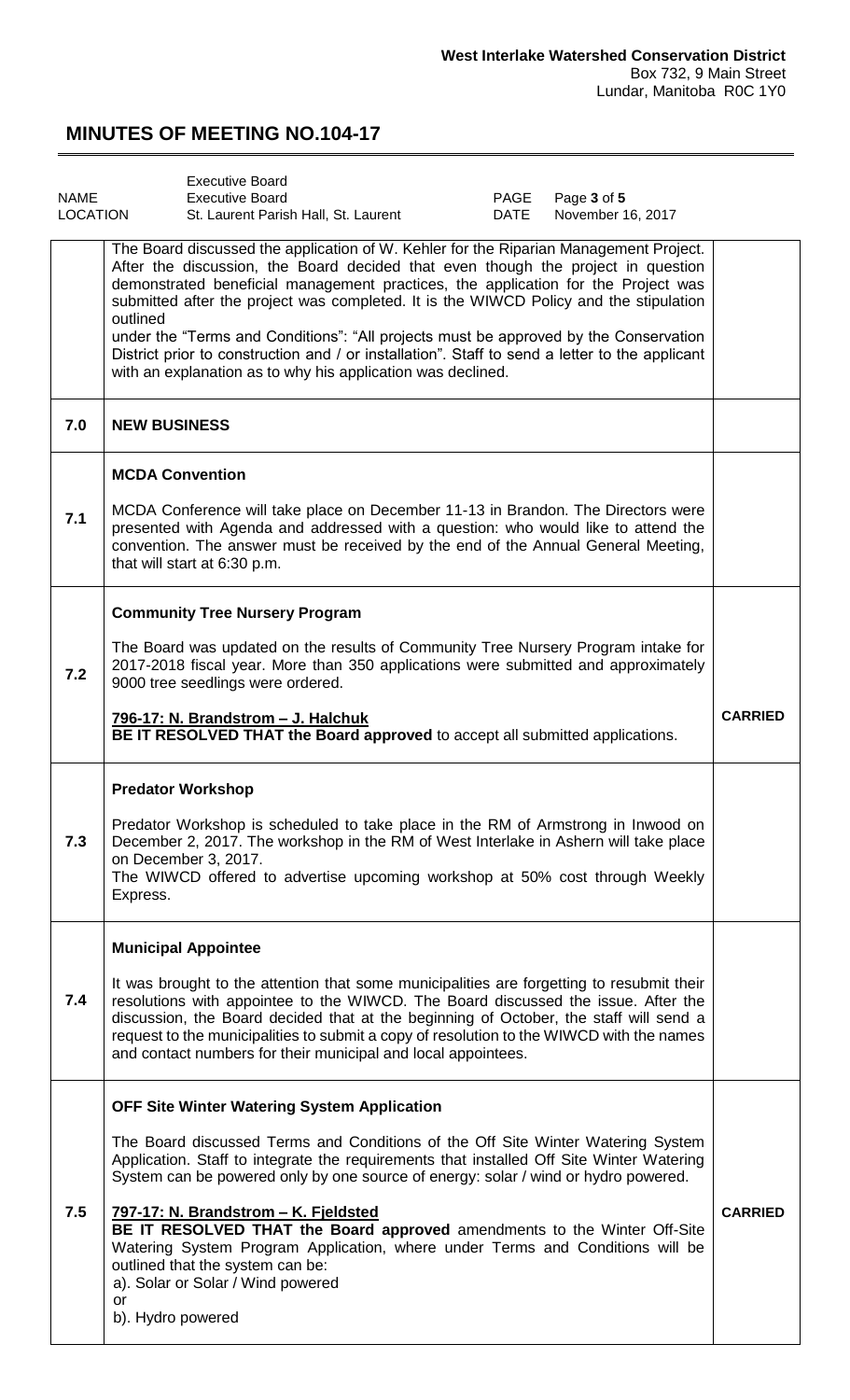<span id="page-3-0"></span>

[Executive Board](#page-3-0)  NAME Executive Board<br>
LOCATION St. Laurent Parish Hall, St. Laurent **PAGE Page 4 of 5**<br>
DATE November 16, 2017 St. Laurent Parish Hall, St. Laurent November 16, 2017

| 8.0  | <b>REPORTS</b>                                                                                                                                                                                                                                                                                                                                                                                                                                                                                                                                                                                                                                                                                                                                                                                                                                                                                                                                                                                                              |                |
|------|-----------------------------------------------------------------------------------------------------------------------------------------------------------------------------------------------------------------------------------------------------------------------------------------------------------------------------------------------------------------------------------------------------------------------------------------------------------------------------------------------------------------------------------------------------------------------------------------------------------------------------------------------------------------------------------------------------------------------------------------------------------------------------------------------------------------------------------------------------------------------------------------------------------------------------------------------------------------------------------------------------------------------------|----------------|
| 8.1  | Chairperson<br>J. Cruise addressed the involvement and the attendance of Sub District Members. He<br>will bring attention to this issue at the AGM.                                                                                                                                                                                                                                                                                                                                                                                                                                                                                                                                                                                                                                                                                                                                                                                                                                                                         |                |
| 8.2  | <b>MCDA Rep Report</b><br>MCDA Expanded Executive Meeting Minutes are on file at the office                                                                                                                                                                                                                                                                                                                                                                                                                                                                                                                                                                                                                                                                                                                                                                                                                                                                                                                                 |                |
| 8.3  | <b>Manager Report</b><br>Manager's Report is on file at the office and available on the request.                                                                                                                                                                                                                                                                                                                                                                                                                                                                                                                                                                                                                                                                                                                                                                                                                                                                                                                            |                |
| 8.4  | <b>Watershed Planner</b><br>N/A                                                                                                                                                                                                                                                                                                                                                                                                                                                                                                                                                                                                                                                                                                                                                                                                                                                                                                                                                                                             |                |
| 9.0  | IN CAMERA DISCUSSION<br>N/A                                                                                                                                                                                                                                                                                                                                                                                                                                                                                                                                                                                                                                                                                                                                                                                                                                                                                                                                                                                                 |                |
| 10.0 | <b>CORRESPONDENCE</b><br>$\triangleright$ The Letter from the RM of St. Laurent containing a copy of Resolution #309/17<br>regarding appointee to Lake Francis and Shoal Lakes Sub Districts;<br>> The invitation from the East Interlake Conservation District to attend AGM on<br>December 4th, 2017;<br>$\triangleright$ The email from V. Giesbrecht with an information pertaining upcoming Beef and<br>Forage Week.<br>798-17: B. Sigfusson - J. Halchuk<br>BE IT RESOLVED THAT the Board approved to attend and promote services of the<br>WIWCD during Beef and Forage Week on Monday, January 29, 2018 in Eriksdale and<br>to display a booth.<br>$\triangleright$ The letter from R. Anderson, President the Royal Canadian Legion Manitoba and NW<br>Ontario Command, expressing appreciation and acknowledging the support of the<br>WIWCD;<br>The email from E. Dunbar regarding Manitoba News Release: Manitoba Unveils Climate<br>➤<br>and Green Plan. Staff to provide WIWCD members with this information. | <b>CARRIED</b> |
| 11.0 | <b>NEXT MEETING:</b><br><b>January 18, 2018</b><br>1:00 P.M.<br><b>WIWCD Office</b>                                                                                                                                                                                                                                                                                                                                                                                                                                                                                                                                                                                                                                                                                                                                                                                                                                                                                                                                         |                |